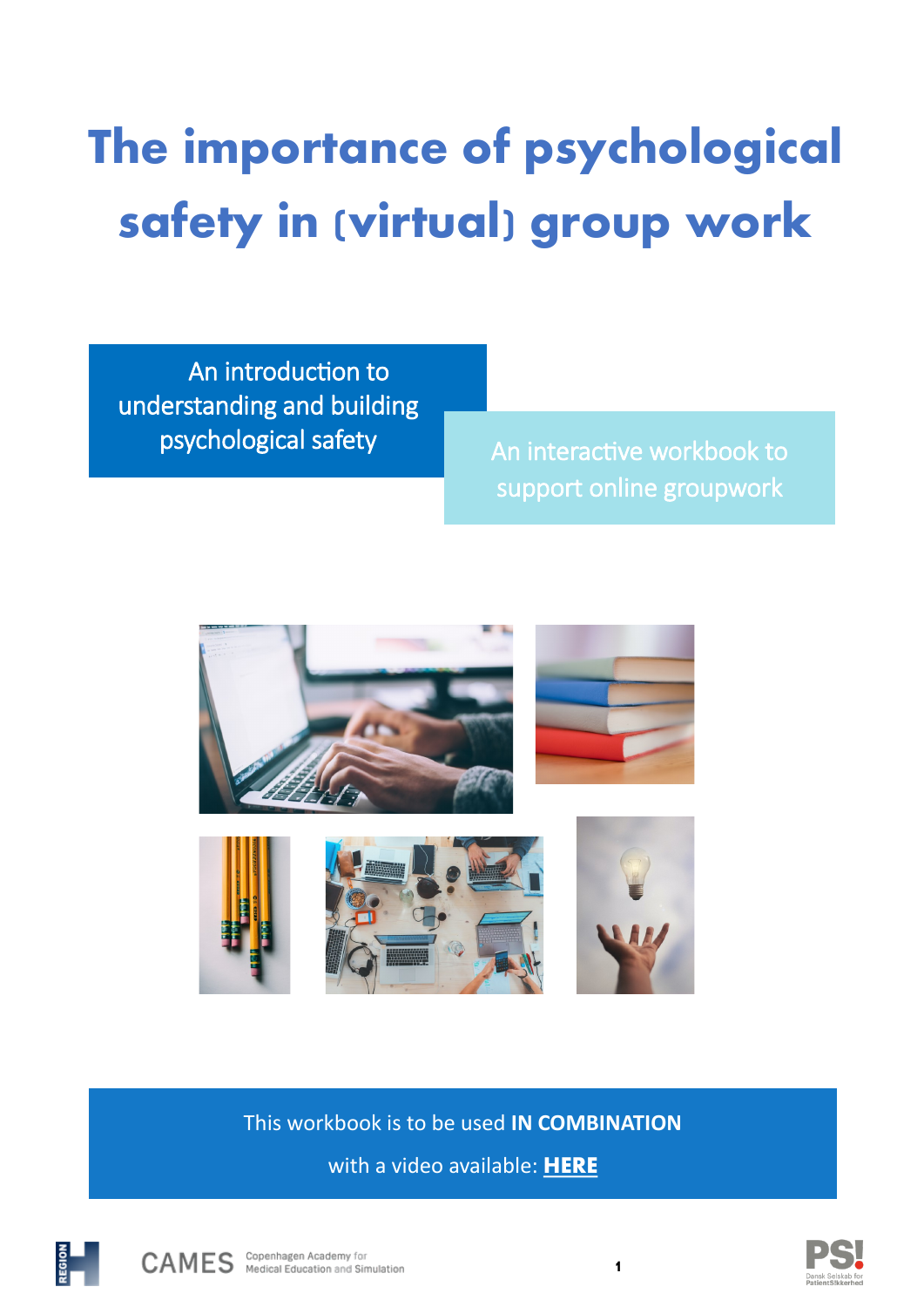### **Aim**

This workbook and video have been developed to help people participating in online group work understand what **Psychological Safety** is, why it is important in group work, and how to build psychological safety in your groups to help make the online experience more productive and more enjoyable.

- Learning is via this workbook and an interactive video (**[HERE](https://region-hovedstaden-ekstern.23video.com/secret/63676290/48328028992e115324215e5a2a48c1fa)**) in combination.
- Please print this workbook so you can makes notes in the spaces provided.
- Use the workbook whilst you are watching the video.
- Use the workbook and video in ADVANCE of your first 'online group session'. The notes you make in the workbook can then be used as part of the initial conversation you have with your group.
- You can access additional information which complements the content of the workbook and video via the links and references on page 6.
- The workbook and video take approximately 60 minutes to work through, however, you can stop and start the process to fit your needs.

## **Activity**

Before you begin to watch the video, we ask that you think about a work situation in which you felt challenged, i.e. you thought the task given to you was difficult, and yet you still felt 'safe', i.e. you were happy to do the work because you knew you were supported by others and that it was a learning opportunity.

**Key Points**

Use this space to write down some thoughts you have about that experience:

Hints:

- *What was the context?*
- *What was 'challenging' about the task/work?*
- *What helped you feel 'safe'?*

Note: Look at your answers to these questions, they may be of interest to you later...



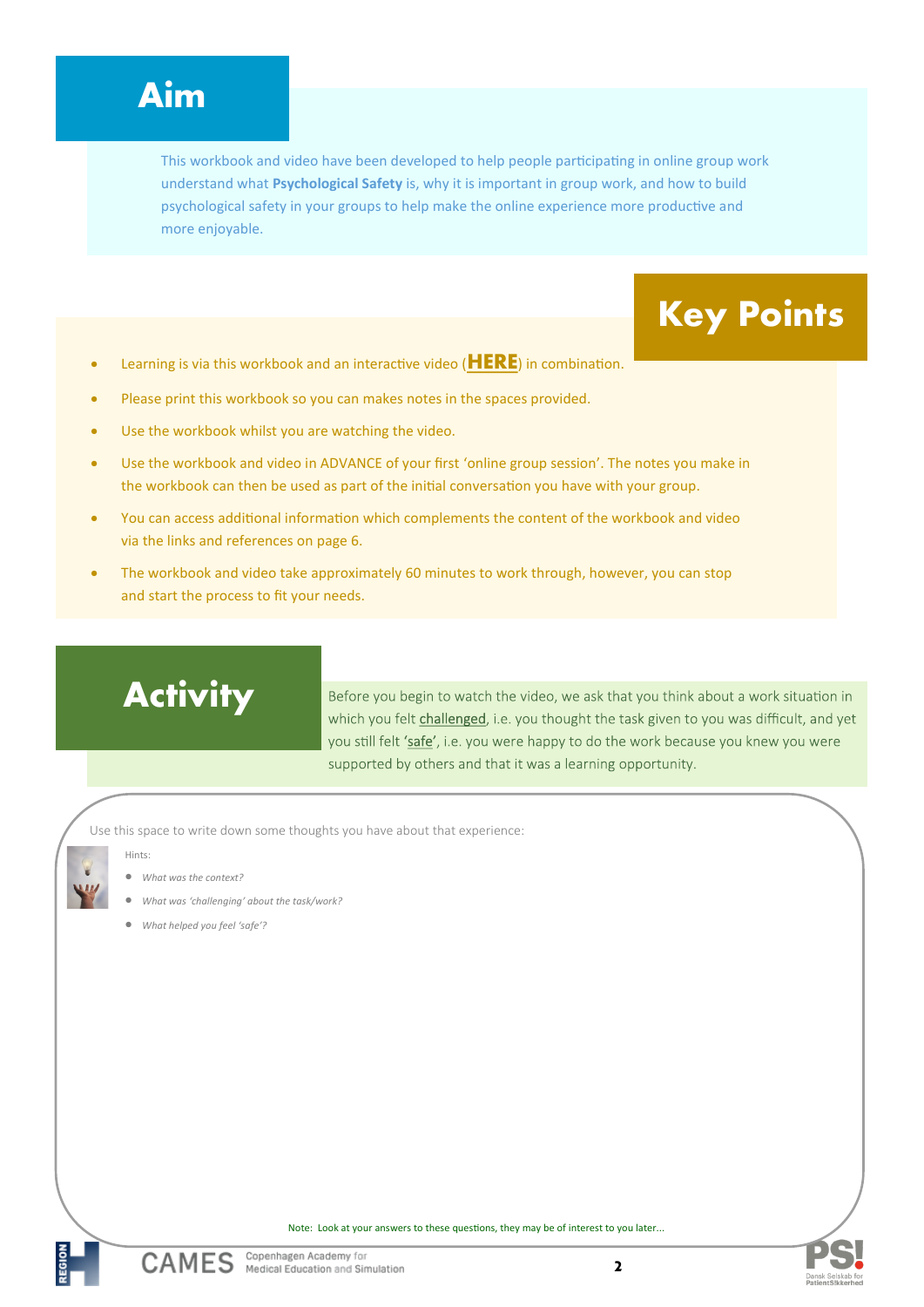• Getting to know each other in an online context is difficult, but it is worth making the effort.

#### **…working in a virtual world is difficult.**

- We recommend using a simple 'icebreaker' exercise to start the process we suggest '**Two Truths and a Lie'** (**[HERE](https://www.movingminds.dk/to-sandheder-og-en-logn)**) which is a quick and fun way to share some personal experiences which would help others to get to know you a little.
- Of course, there are many other icebreaker activities which you may already know and prefer to use. The key point is, don't start working together 'cold', introduce yourselves and get to know each other.

# **What is psychological safety?**

**"Psychological safety is a counterbalance for the ambiguity and insecurity that comes with change"**

• It is normal to feel anxiety when faced with a new situation or change to an existing situation.

• Psychological safety is a group-level phenomenon and differs from 'trust' because psychological safety focuses on a belief about a group norm, whereas trust focuses on a belief that one person has about another.

**"A shared belief held by members of a team that the team is safe for risktaking"**

• Psychological safety is about removing fear from human interaction and replacing it with respect and permission.

**Do you dare to say something, to ask a question, to contribute an idea?**

- Speaking-up in a group context means taking a risk: How will people respond to your comments? How will you feel when you see or hear their reaction? What impact will your comments have on how the group functions in the future?
- Have a conversation about 'speaking-up' in your group. Most online meeting platforms have an option to 'raise a hand' or something similar—is this enough, or will you simply speak as you would in a 'normal' conversation?
- Equally, how you respond will make a big difference, so consider the words you choose.
- We recommend including this issue in your discussion on 'ground rules'.





**3**

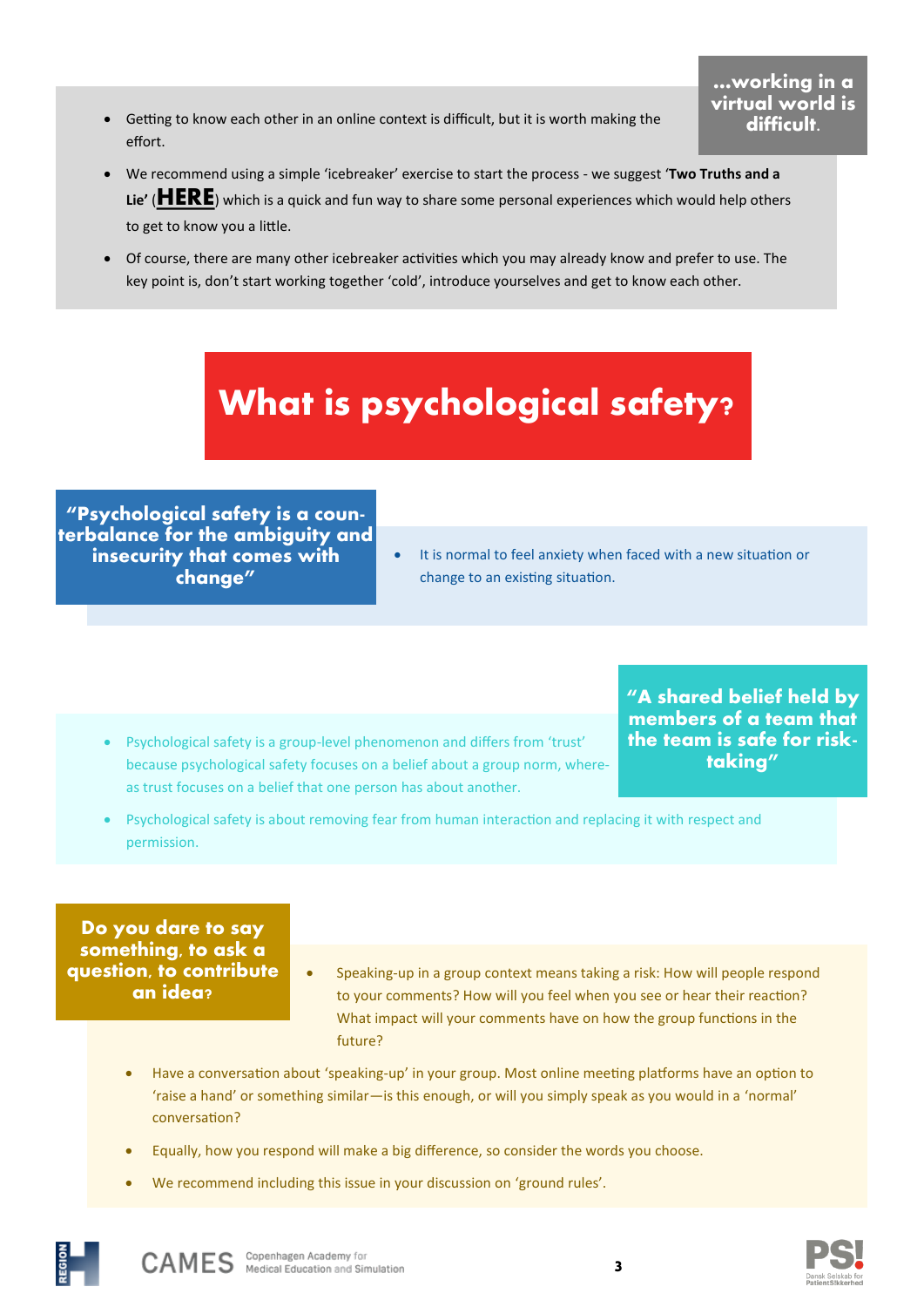**Activity**



### **'Impression management' … a strategy for self-protection**

|                                                     | No one wants to look: | It's easier to manage:           |
|-----------------------------------------------------|-----------------------|----------------------------------|
|                                                     | Ignorant              | <b>Don't ask questions</b>       |
| When we work in a group                             | Incompetent           | Don't admit weakness or mistakes |
|                                                     | <b>Intrusive</b>      | Don't offer ideas                |
|                                                     | <b>Negative</b>       | Don't critique the status quo    |
| Based on a theory developed by Erving Goffman: HERE |                       |                                  |

**…we can also rob ourselves and others of 'opportunities for learning'**

- It is likely, that if you don't understand something, others will feel the same.
	- If we don't ask questions, we miss the chance to learn.

Take two minutes to think about a time when you were in a situation where you could have said something, (perhaps ask a question or admit a mistake) and yet you decided to say nothing. Write some answers to the following questions:



• *What was the context? (who was there, what was happening)*

F)

- *Can you recall what you did or how you felt at that time? (did you speak-up, were you anxious)*
- *What was the outcome? (did you learn anything, what could have been differ-ent)*





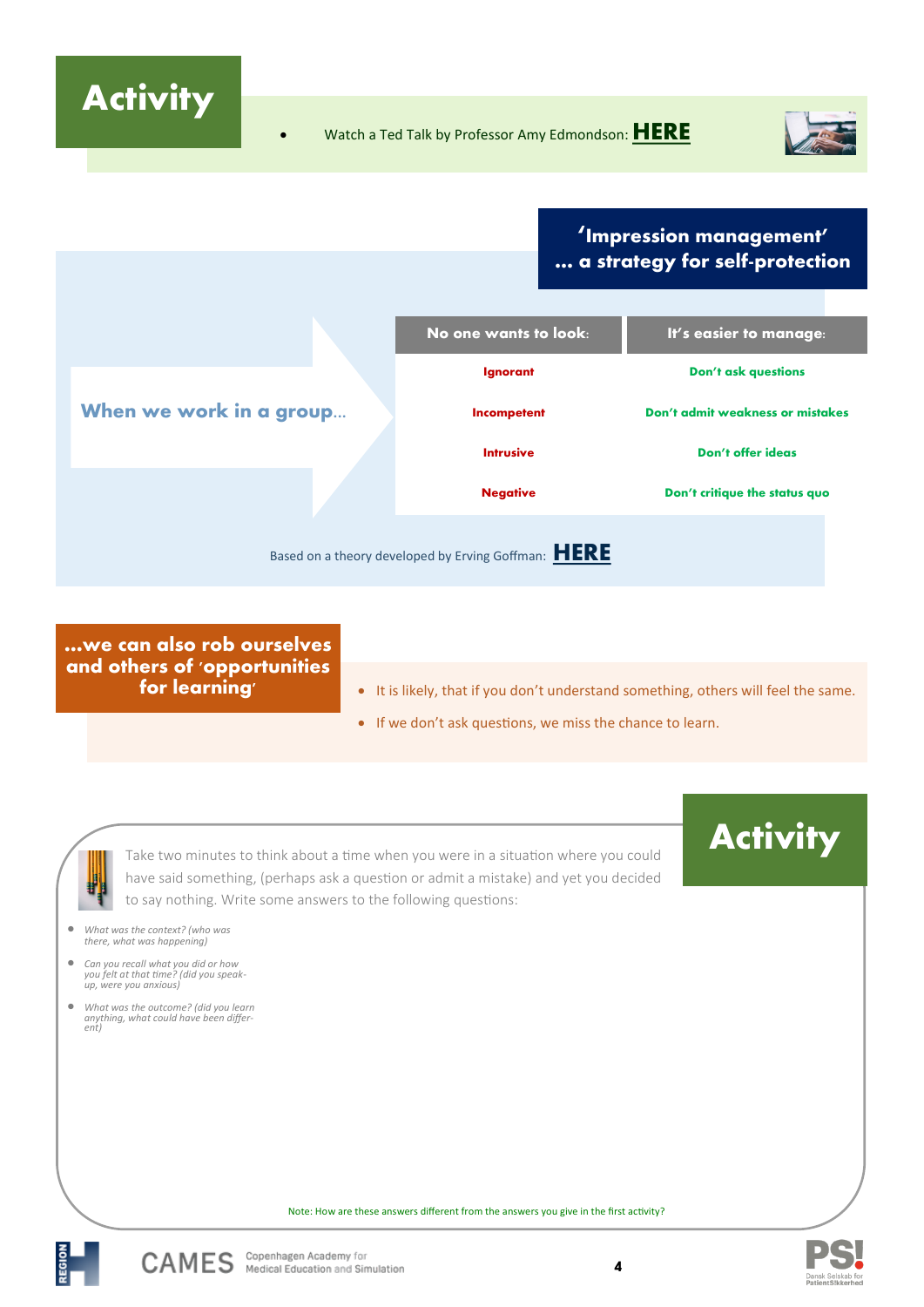#### **There are limitations (and possibilities) in terms of the new communication channels…**

- We recommend an early discussion of whether the group should develop a set of **ground rules** for your ongoing collaboration, this may include things like:
- *Is it ok to take screen shots, how should people contribute to a conversation (can they interrupt), should cameras always be on, should people use 'mute' when not speaking, etc.*

#### • Successful group work depends on many factors, however, psychological safety is a critical component found in all 'dream teams'.

- In a team with high psychological safety, teammates feel safe to take risks around their team members without being seen as ignorant, incompetent, negative, or disruptive.
- They feel confident that no-one on the team will embarrass or punish anyone else for admitting a mistake, asking a question, or offering a new idea.

Further information on 'Project Aristotle': **[HERE](https://rework.withgoogle.com/print/guides/5721312655835136/)**

#### **What factors led to the development of a 'dream team'?**



**Creating psychological safety is no easy feat… But it's made even more** 

**complicated in a virtual team.**

- **Frame the Work**
- Set expectations about failure, uncertainty, and interdependence to clarify the need for voice.

#### **Emphasize Purpose**

Identify what's at stake, why it matters, and for whom it matters.

#### **Demonstrate Situational Humility**

• Acknowledge gaps in your knowledge or understanding.

#### **Practice Inquiry**

Ask open questions and model intense listening.

#### **Set Up Structures and Processes**

- Create opportunities for feedback and input.
- Provide guidelines for your discussions.



**Increasing psychological safety in your team can help make the experience more productive and more enjoyable.**



**5**